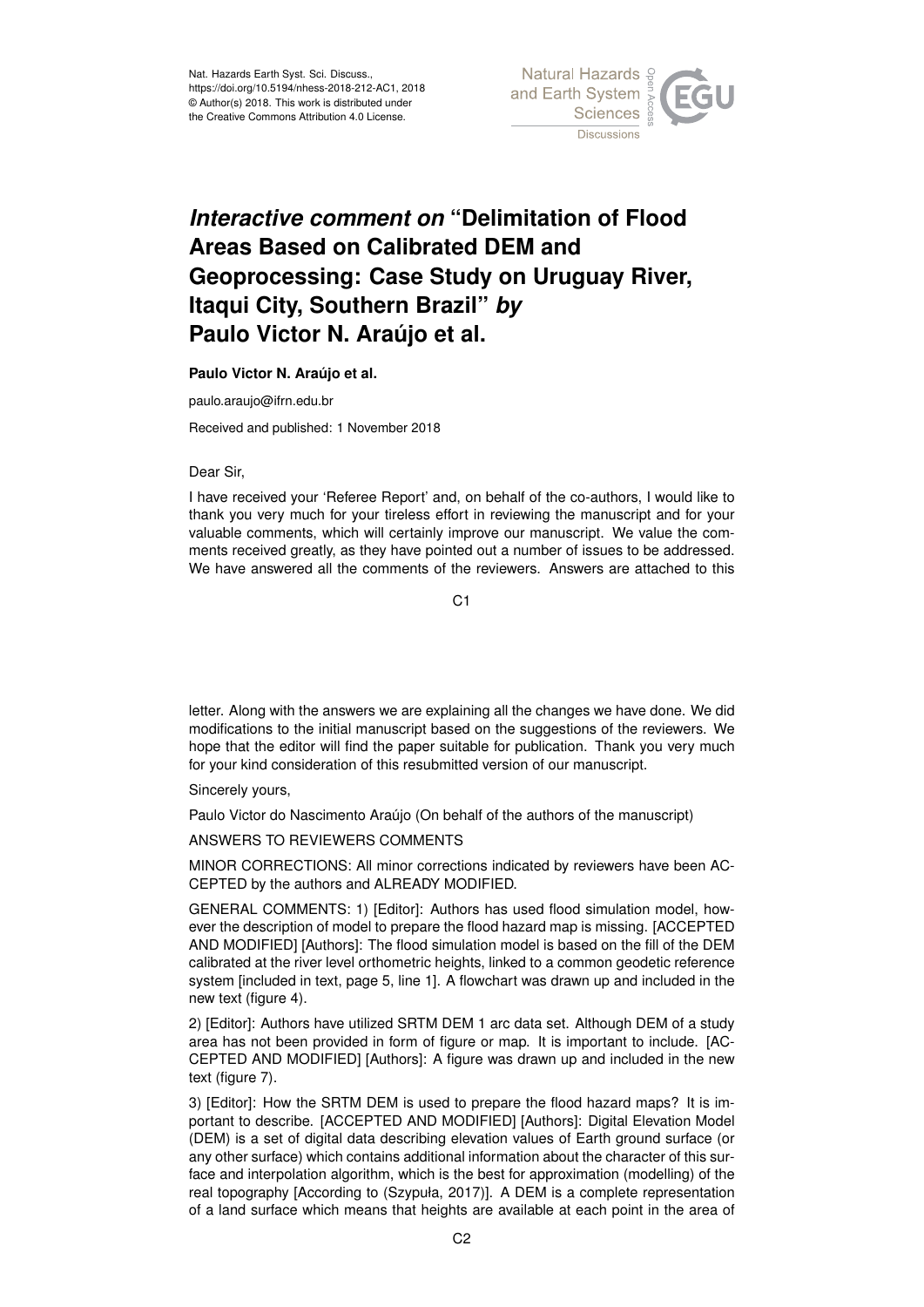interest [According to (Hengl and Evans, 2009)]. In this study, was taken as the topographic model the SRTM DEM. However, it was submitted to the calibration process for adjustment to the local reference geodetic system [included in text, page 6, line 3]. For better understanding, a flowchart was drawn up and included in new text (figure 4).

4) [Editor]: What is Geoprocessing? Which geoprocessing technique has been used by authors to prepare a flood hazard maps? Explain. [ACCEPTED AND MODIFIED] [Authors]: Geoprocessing is a set of techniques based on the study of spatially distributed information in order to describe the characteristics of the phenomenon under investigation at the whole area of interest [According to (Costa and Lourenço, 2011)] [included in text, page 2, line 12]. Digital Image Processing (DIP), digital cartography and Geographic Information Systems (GIS) are undertakings of geoprocessing. In this work the use of geoprocessing techniques was extremely important to reach the results. And we use following techniques: [included in text, page 8, line 5] ïČij Geographic Information System (GIS): Technique most used practically throughout the work. All data was served to implement a robust GIS; ïČij Digital Cartography: During the elaboration of the maps;  $\ddot{\text{o}}$  ii Digital Image Processing (PDI): Applied technique to improve the visualization of the historical flooding in the CBERS-4/MUX satellite scene; iČij Precision Geodesy: During the obtaining of the points of land controls and linkage of the river level to the Brazilian Geodetic System: ïČij Geostatistical: During the evaluation and calibration of the Digital Elevation Model. Reference: Costa, S. B. and Lourenço, R. W.: Geoprocessing applied to the assessment of environmental noise: a case study in the city of Sorocaba, São Paulo, Brazil. Environmental Monitoring and Assessment, 172, 329–337, doi: <https://doi.org/10.1007/s10661-010-1337-3>, 2011.

5) [Editor]: Any rational of selections of flood hazard classes in Table 1 and Fig 6, if so, please explain. [ACCEPTED AND MODIFIED] [Authors]: To determine the classes of flood hazard mapping, a descriptive analysis of the orthometric heights time serie (annual maximum fluvial levels records) of Uruguay River was performed (minimum, maximum, quartile and percentile). The determination of the classes was closely linked

C3

to the probability of occurrence of height annual maximum fluvial of Uruguay river [included in text, page 7, line 12]. At this stage, 5 classes of flood hazard were determined as described in table 1.

6) [Editor]: Table 2, Kendall's tau statistic 0.167, what its correlation with flood hazard mapping? It is important to explain significance of Mann Kendall test in flood mapping. [ACCEPTED AND MODIFIED] [Authors]: The nonparametric Mann-Kendall test, also known as Kendall's  $\tau$ au test or the Mann-Kendall trend test, is widely used to evaluate trends in time series. In recent years with growing concerns over environmental degradation and about the implications of green-house gases on the environment, researchers and practitioners have frequently applied the non-parametric Mann-Kendall test to detect trend in recorded hydrologic time series such as water quality, streamflow, and precipitation time series (Yue and Wang, 2004). Although it has no influence on the flood geohazard mapping; the Mann-Kendall test was applied to investigate if the elevation of the Uruguay river is showing any upward or downward trend [include in text, page 5, line 24].

Interactive comment on Nat. Hazards Earth Syst. Sci. Discuss., https://doi.org/10.5194/nhess-2018-212, 2018.